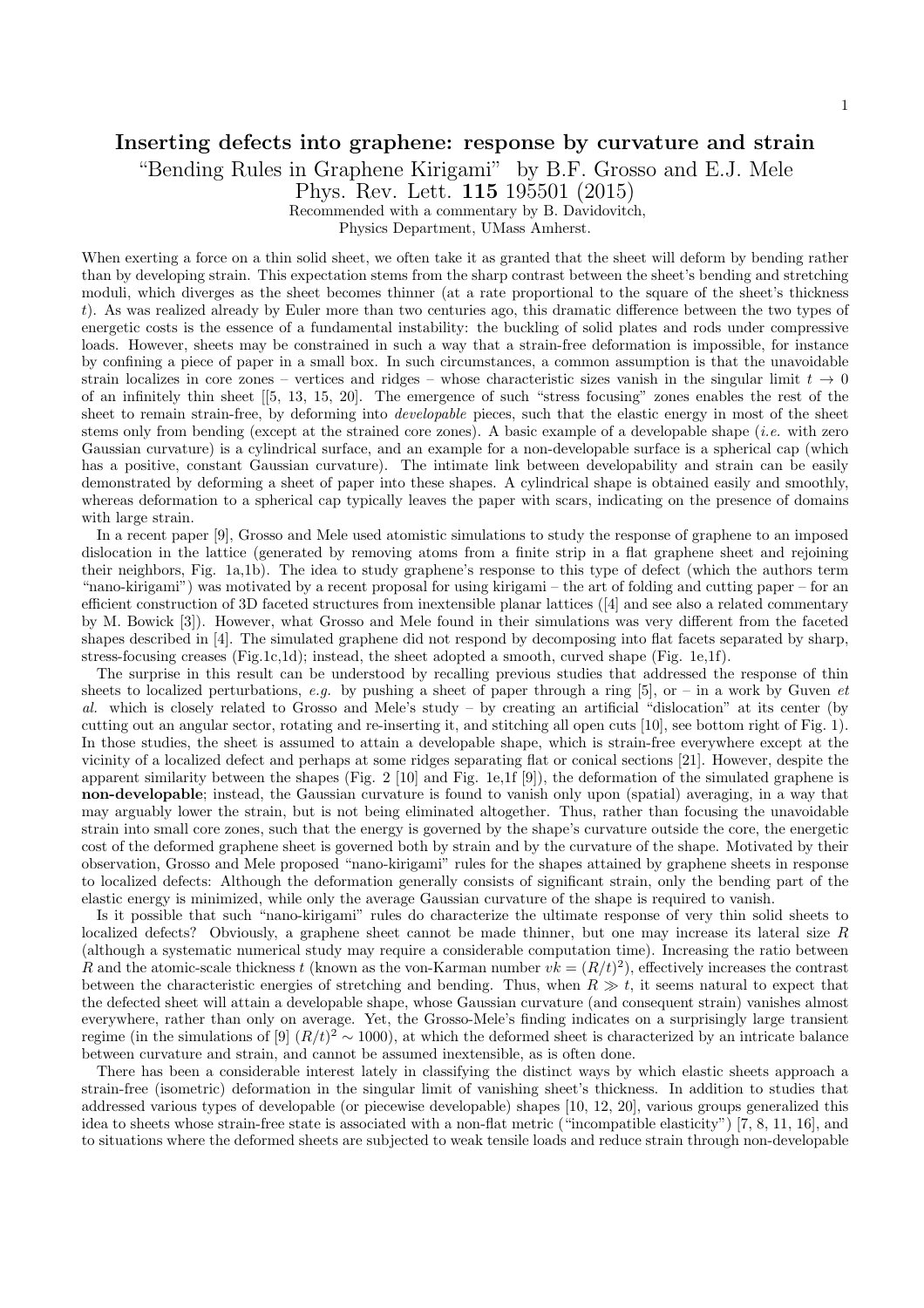

FIG. 1. Panels (a-f) are from Fig. 1 of [9] (Courtesy of E.J. Mele, see [9] for details). Panels (a,b) show the method for creating a dislocation in the graphene lattice by removing a row of atoms (a) and re-joining the two adjacent rows (b). The red sites mark the resulting dislocation which consists of complementary defects in the hexagonal lattice (a 5-ring and a 7-ring). Panels (c,d) show two possible modes of deformation (termed "up-up" and "up-down", respectively) to flat facets separated by sharp creases [4]. Panels (e,f) show the actual deformations in the simulated graphene sheet. The figure on the left (from Fig. 2 of [10], courtesy of J. Hanna) describes a developable deformation of a sheet, obtained upon cutting out an angular section, displacing slightly its apex, rotating and re-inserting it into the sheet (see [10] for details).

shapes riddled with wrinkles, folds [14, 19], or grain boundaries in crystalline sheets [1]. Other studies considered situations in which certain body forces or boundary constraints prevent the elimination of strain [2, 6, 17, 18]. The behavior found by Grosso and Mele, where the energy of the deformed sheet consists of comparable levels of strain and bending, is different from any of those mechanisms, demonstrating once again the surprisingly rich and complex phenomenology that springs from the deceptively simple energy of elastic sheets.

- [1] A. Azadi and G.M. Grason. Emergent Structure of Multidislocation Ground States in Curved Crystals. Phys. Rev. Lett., 112:225502, 2014.
- [2] Thomas Barois, Loic Tadrist, Catherine Quilliet, and Yoel Forterre. How a Curved Elastic Strip Opens. Phys. Rev. Lett., 113:214301, 2014.
- [3] M. Bowick. Lattice Kirigami. Commentary in Journal Club for Condensed Matter Physics, 2014.
- [4] Toen Castle, Yigil Cho, Xingting Gong, Euiyeon Jung, Daniel M. Sussman, Shu Yang, and Randall D. Kamien. Making the Cut: Lattice Kirigami Rules. Phys. Rev. Lett., 113(24):245502, 2014.
- [5] E. Cerda and L. Mahadevan. Conical surfaces and crescent singularities in crumpled sheets. Phys. Rev. Lett., 80:2358–2361, 1998.
- [6] Moumita Das, Ashkan Vaziri, Arshad Kudrolli, and L. Mahadevan. Curvature condensation and bifurcation in an elastic shell. Phys. Rev. Lett., 98:014301, 2007.
- [7] E. Efrati, E. Sharon, and R. Kupferman. Elastic theory of unconstrained non-Euclidean plates. J. Mech. Phys. Solids, 57(4):762–775, 2009.
- [8] John Gemmer and Shankar C. Venkataramani. Shape transitions in hyperbolic non-Euclidean plates. Soft Matter, 9(34):8151–8161, 2013.
- [9] B.F. Grosso and E.J. Mele. Bending rules in graphene kirigami. Phys. Rev. Lett., 115:195501, 2015.
- [10] Jemal Guven, J. A. Hanna, Osman Kahraman, and Martin Michael Mueller. Dipoles in thin sheets. Euro. Phys. J. E, 36:106, 2013.
- [11] Yael Klein, Efi Efrati, and Eran Sharon. Shaping of elastic sheets by prescription of non-Euclidean metrics. Science, 315(5815):1116–1120, 2007.
- [12] A. P. Korte, E. L. Starostin, and G. H. M. van der Heijden. Triangular buckling patterns of twisted inextensible strips. Proc. Roy. Soc. London A, 467(2125):285–303, 2011.